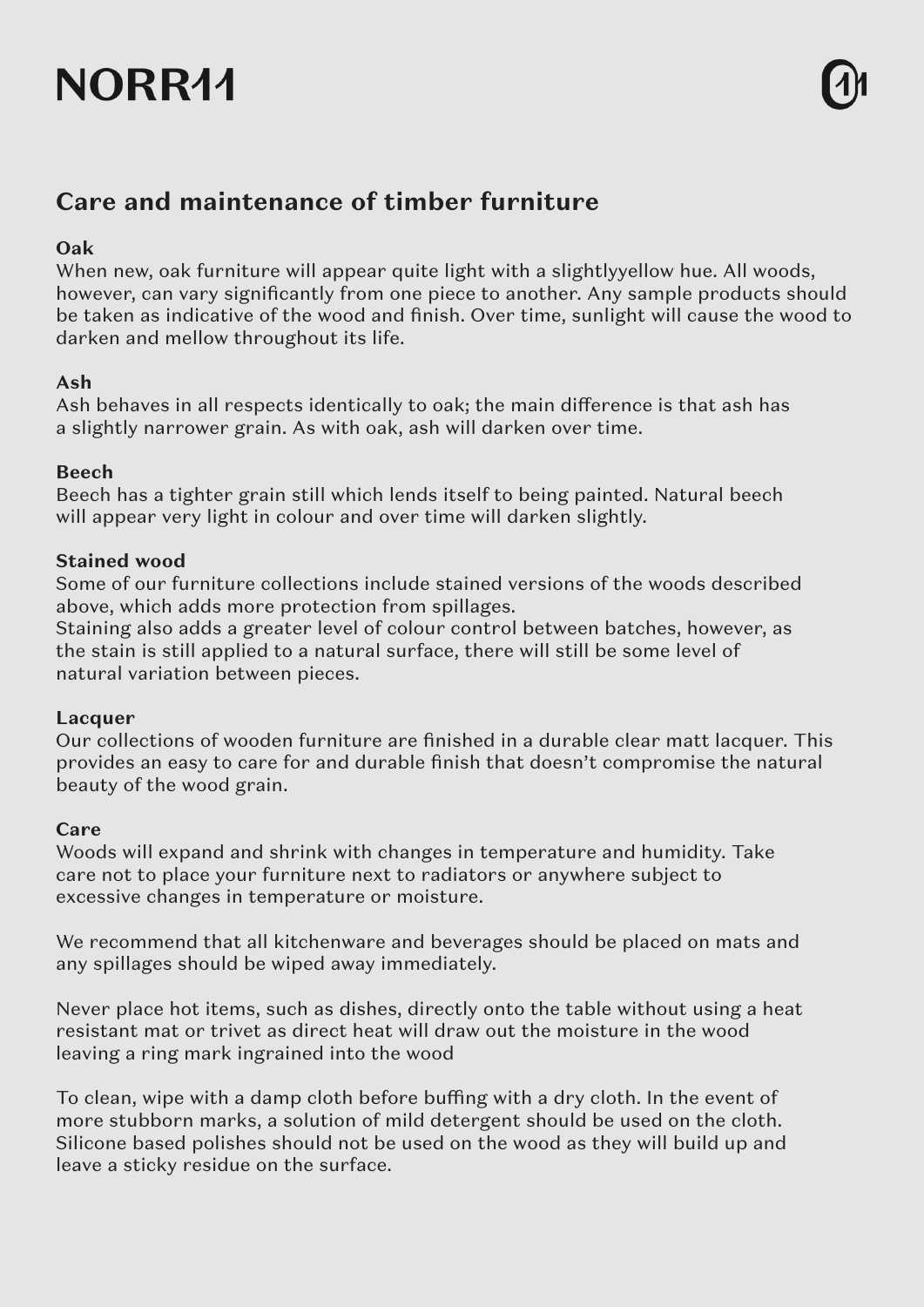# NORR11



### Cleaning advice for Plastic and Powder coated surfaces

### **Plastic surfaces – Langue Chair**

Dampen a soft cloth in the detergent water and wipe to remove dirt and grime from the plastic surfaces and buff dry with soft dry cloth.

### **Powder coated finish – Duke Tables**

Wipe off dust with a soft, moist cloth. For more stubborn marks use a mild soap solution and a soft cloth to gently clean. Rinse with a little water, then dry with another soft towel.

Please note: Powder coating is very durable finish, however, that resistance does not mean the furniture is resistant to chemical cleaners and solvents if used too often. Harsh cleaners and solvents like acetone can damage the powder coating.